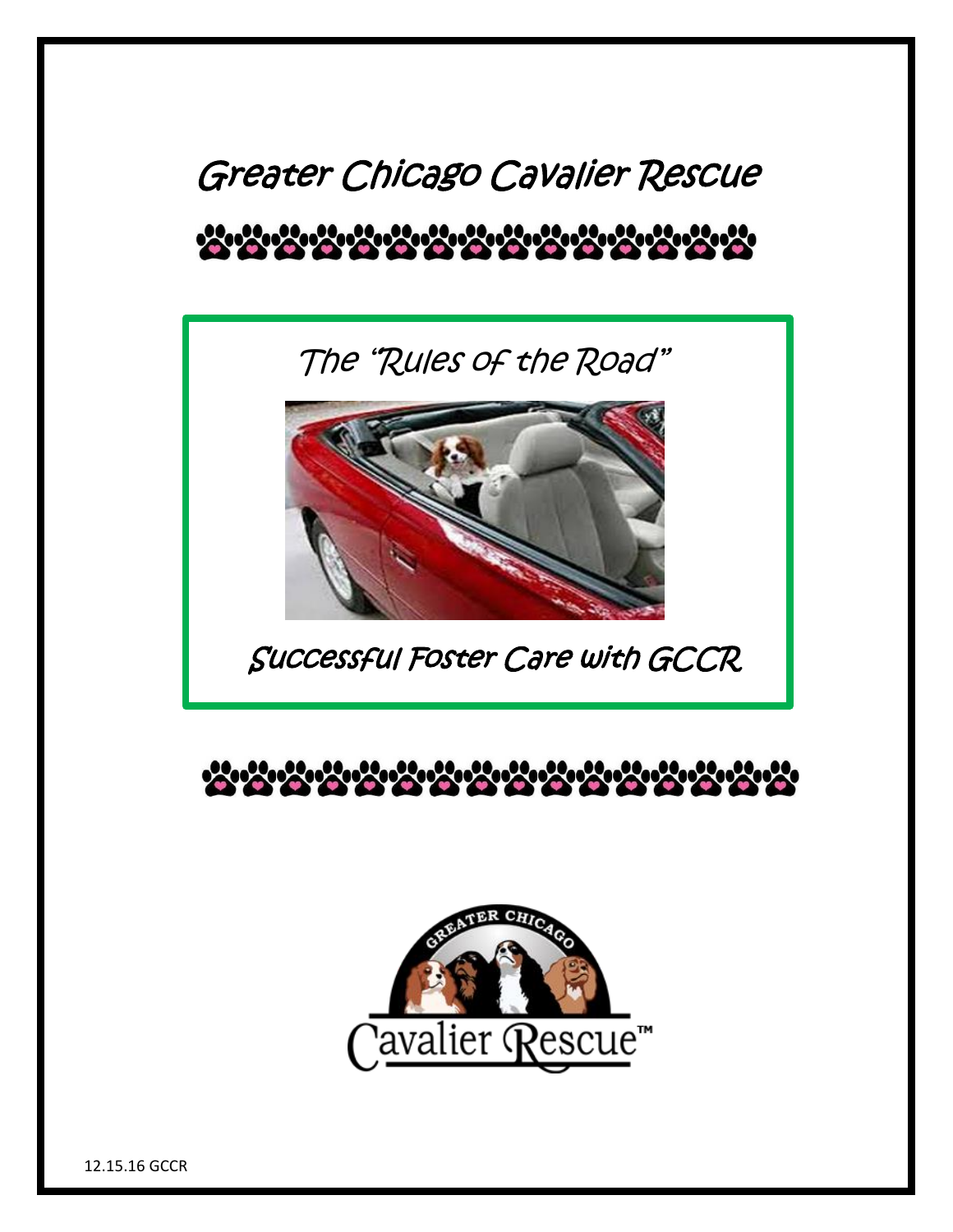# ARE YOU READY FOR A RESCUE DOG?

When I arrive in your home everything is strange to me... So I may not feel good.

You got me a beautiful bed and I wont sleep in it... Yesterday I slept on the cold ground.

I hurry to gobble my food... Yesterday I had to do it to survive.

I pee in your home and mark your furniture... Yesterday it's how I lived.

I cower away from your loving touch... Yesterday I didn't know love.

Can you be patient with me? Can you Commit to me?

**WHEN I LEARN TO TRUST YOU** I WILL GIVE YOU GREATEST GIFT I CAN GIVE...

**MY LOVE** 

Cavalier Rescue

See more at http://gccavalierrescue.org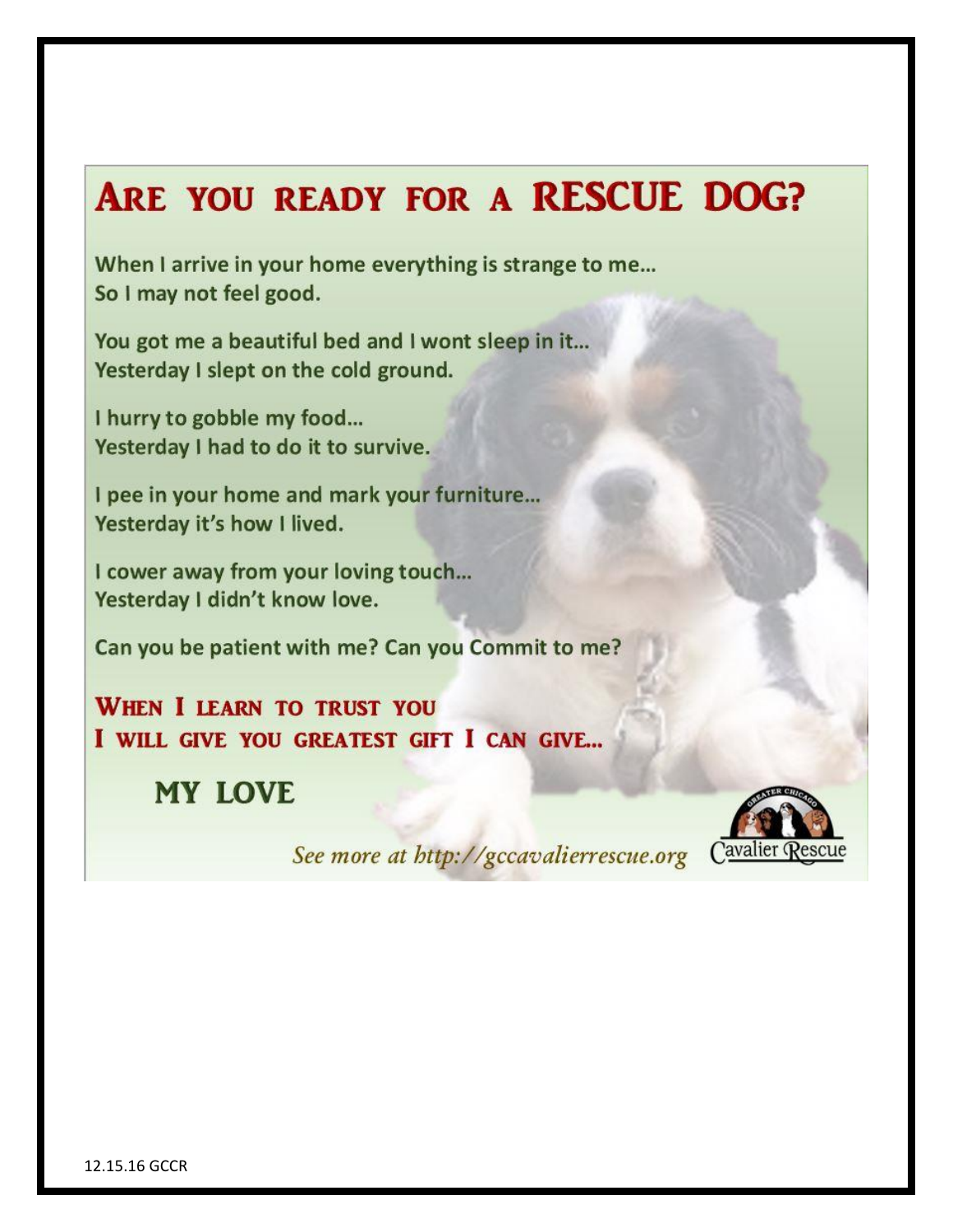

#### *Welcome to the World of Fostering -- Together we can make a huge difference!!*

Thank you for agreeing to become a foster parent for Greater Chicago Cavalier Rescue! Becoming a part of the "world of fostering" can be one of the most rewarding experiences you will ever have. The cornerstone to successful fostering is based on learning how to be *extra flexible* as a foster parent, understanding what to expect next--and most importantly-- knowing when and who to ask for help.

GCCR has compiled this handout as a "ready guide" to assist you with the fostering process. Whether you are a first time foster parent-- or an experienced volunteer--we hope that you will find this information useful. You can find more detailed information and guidance on the GCCR website at [gccavalierrescue.org.](file://///hospira.corp/usershares/HQ/10166743$/Mannarelli/GCCR/gccavalierrescue.org)

In this handout we will cover the following important fostering topics:

- $\boxtimes$  A home preparation checklist for your new GCCR foster What do you need?
- $\Delta$  What are the basic responsibilities of the foster parent(s)?
- Understanding GCCR's rules for regular / emergency veterinary care
- $\boxtimes$  Advice on what to expect during the first few days with your new foster
- Coordinating the adoption process with GCCR's rescue Coordinator, Cathy Schadel.
- $\Box$  Where to find additional fostering resources on the main GCCR website

You are making a wonderful contribution by agreeing to be a foster parent for GCCR. Your decision will have a far reaching impact -- not just for you– but for your family, friends, and *most importantly* – for our rescue Cavaliers who depend on all of our GCCR volunteers for their commitment to the breed--and our ongoing love and devotion to these fabulous pups!



*PLEASE READ ON…..*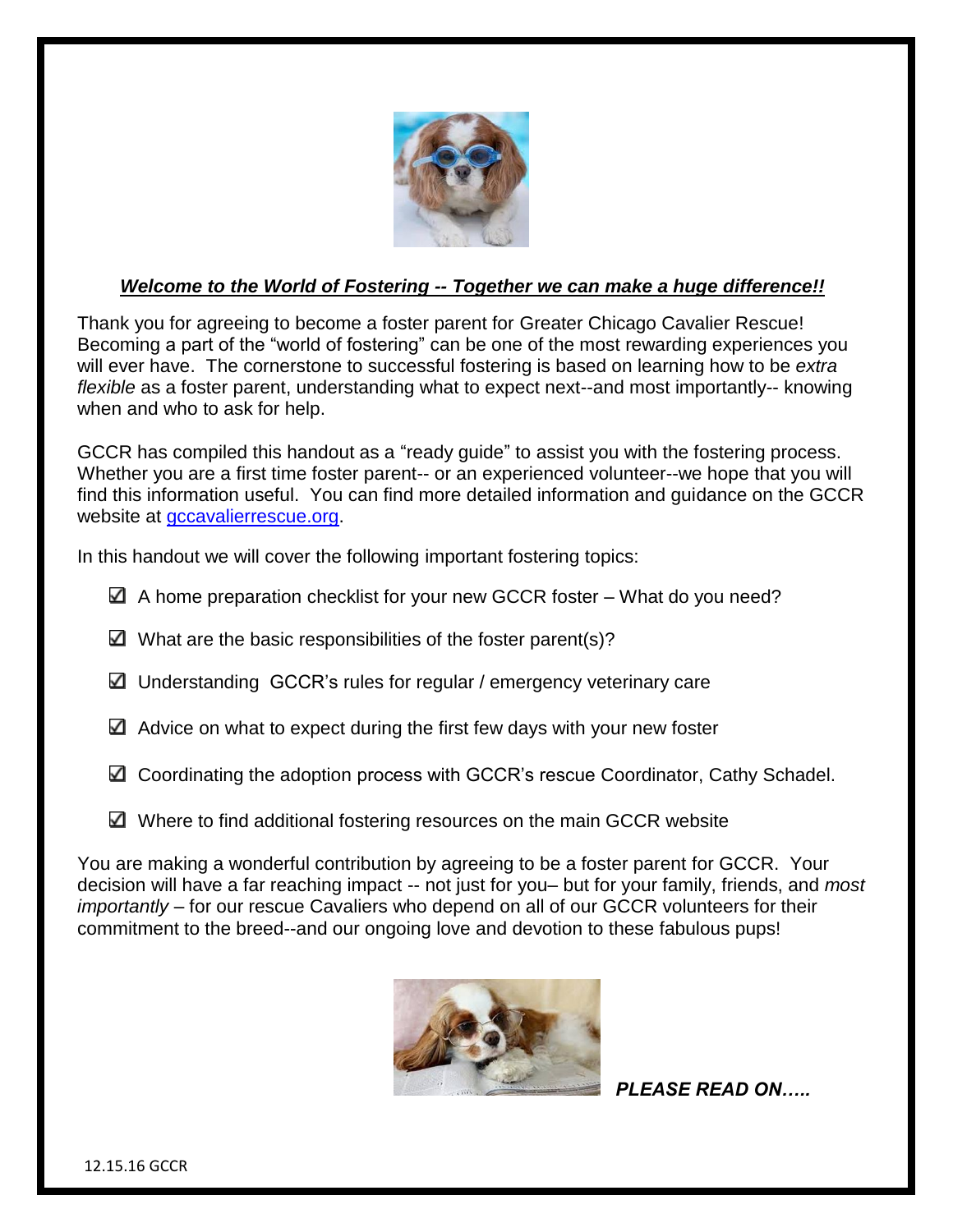## *Section 1: The Home Preparation Checklist*



Your home will provide a whole new world for your foster pup to investigate-- and the adjustment process will take time, patience, and lots of flexibility on your part. In order to be fully prepared, GCCR suggests you have the following items ready and on hand in your home to help welcome your foster pup(s). *All normal preparation items are at the foster parents' expense.*

| Crate (20" high X 18" wide X 20"-24" long                                      |
|--------------------------------------------------------------------------------|
| <b>Crate Pad</b>                                                               |
| Collar(s) – adjustable snap style are good!                                    |
| <b>Leash or Harness</b>                                                        |
| Old Rugs (for under/around crate and food<br>areas)                            |
| Old Towels – good for rain, snow, mud, bath<br>clean-up.                       |
| Food/Water Dishes (stainless steel are best)                                   |
| Food - See GCCR website for more<br>information on feeding suggestions.        |
| Toys - (No rawhide chews)                                                      |
| Grooming Essentials (shampoo, conditioner,<br>comb, brush, etc.)               |
| Small water squirt bottles (great for quick<br>behavior correction!)           |
| <b>Optional</b> – Pet bed or something to curl up in<br>near you or the family |
| <b>Optional -- Toothbrush/Toothpaste</b>                                       |
| <b>Optional</b> – Coat & Boots                                                 |

12.15.16 GCCR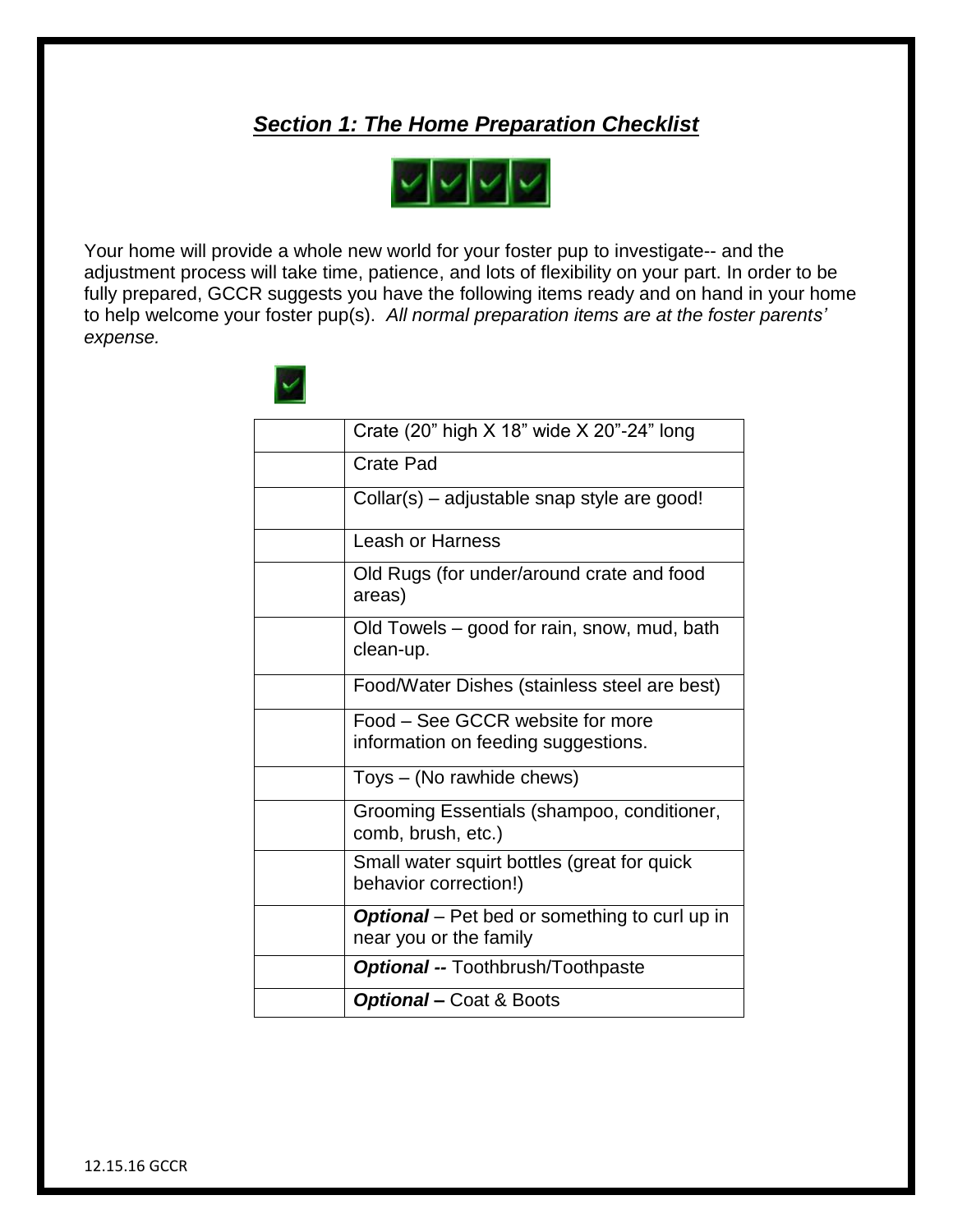

*Section 2: The Responsibilities of the Foster Home*

- **Basic Training** -- to include house training, walking on a leash, sit, down, etc.
- **Foster families must follow all GCCR directions regarding recovery from medical procedures--including the coordination of follow-up vet visits, physical therapy appointments, and/or the dispensing of prescribed medications and/or supplements**.
- Regular and/or emergency medical care where necessary *within the confines of GCCR regulations (see Section 3 for more details).*
- **Behavior modification** Focus on challenges like potty training, excessive barking, jumping up on people, dashing through doors, crate fear, walking on grass, unfamilarily with a collar or leash, going up/down stairs, etc.)
- **Socialization** Overcoming cases of extreme timidity and sepration anxiety (including fear of storms, loud noises, etc). At the appropriate time, introduction to other dogs and/or pets.
- **Basic Grooming** Regular bathing, brushing, and maintenance of coat, teeth, ears, and nails.
- **Working with the GCCR Rescue Coordinator**, Cathy Schadel, to facilite the adoption process (includes attending some GCCR events as requested).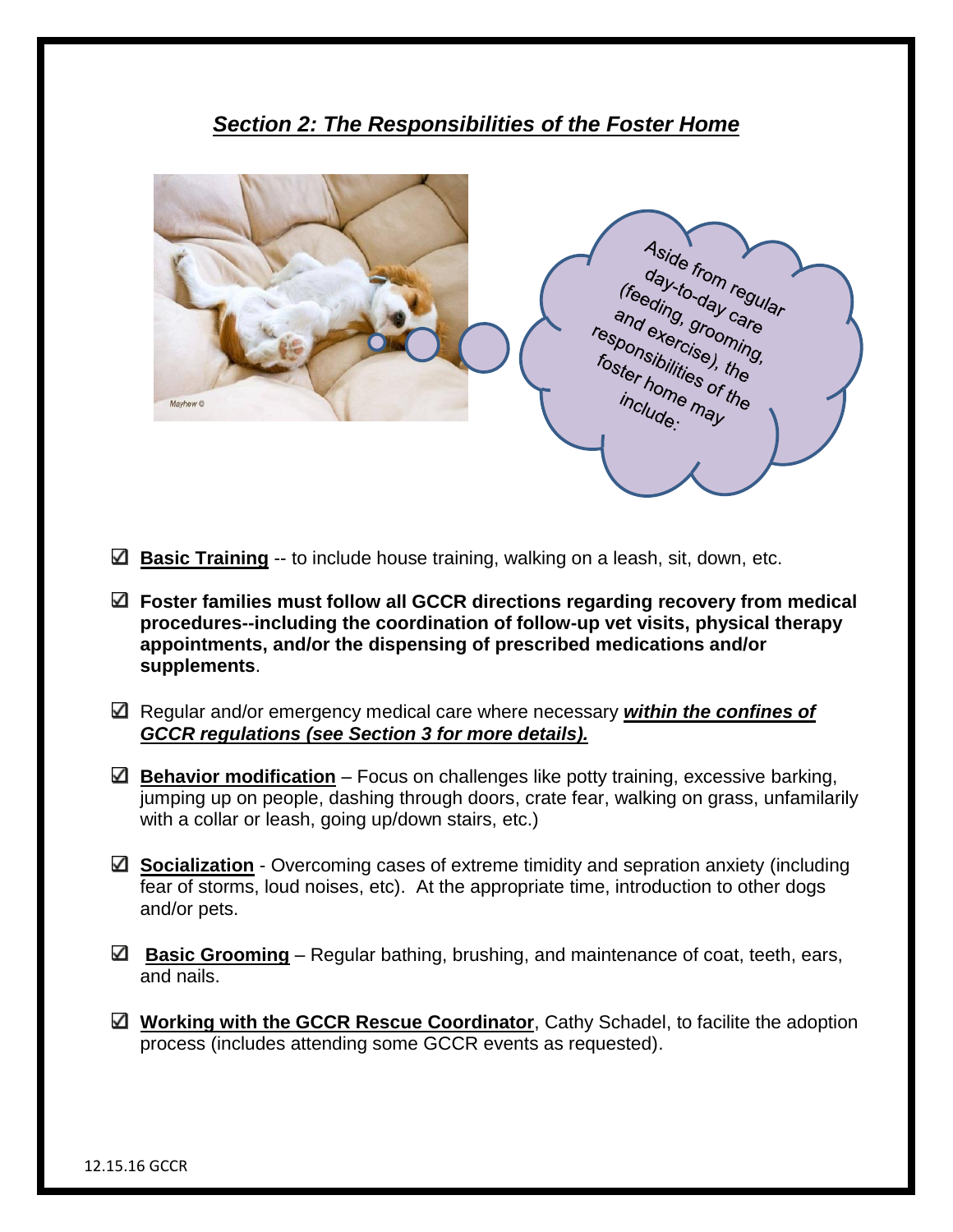

*Please read this important section to ensure that you fully understand all of the medical requirements of the GCCR Foster Program.* 

#### *Section 3: Medical Requirements for all GCCR Fosters*

- *With the exception of a confirmed emergency, all foster medical care must be conducted at Yorkville Animal Hospital.*
- All regular or emergency veterinary care must be *pre-approved* by **Cathy Schadel**.
- All new medications (including change in suppliers) **must be approved by the GCCR Rescue Coordinator, Cathy Schadel**.
- $\Box$  Foster parents are expected to follow all post-operative instructions until your pup has been formally cleared by Yorkville Hospital. No exceptions.
- **No social outings for at least two weeks** after the foster placement unless expressly approved by the GCCR Rescue Coordinator.
- $\Box$  In addition to a comprehensive medical exam at Yorkville Animal Hospital, all rescues receive emergent dental procedures (extractions and cleaning) at rescue intake.
- Effective in 2015, GCCR will provide all rescues with a 3-year Rabies vaccine.
- $\Box$  Any previously undiagnosed medical conditions or symptoms must be reported immediately to the GCCR Rescue Coordinator, **Cathy Schadel**.
- $\Box$  For other Cavalier health concerns or questions, please refer to the booklet entitled **"Helping Hands**" on the GCCR website.

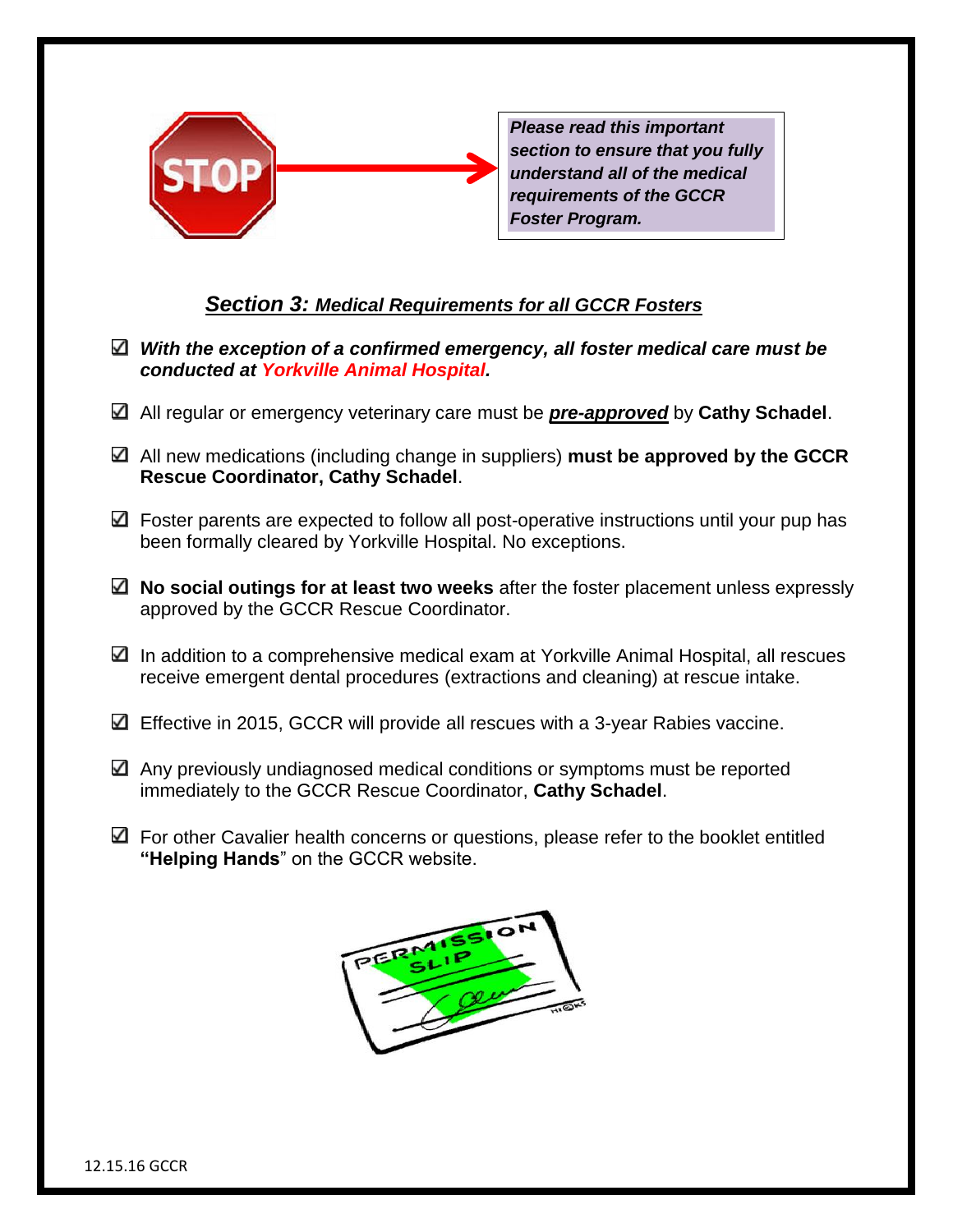#### *Section 4: What to Expect the First Few Days*

Remember, "It's all about the dogs". GCCR foster Cavaliers come from many different locations and circumstances. Foster homes must be prepared to deal with the quirks, behaviors, and special needs of the rescue pups they welcome into their homes. You may experience some of the following common behaviors during the first weeks of fostering your rescue pup:

The dog may not be housebroken

- $\Box$  The dog will be unfamiliar with grass or eliminating outside of their crate
- $\Box$  The dog may be "hand-shy", or "flatten" when you approach them
- $\Box$  The dog may be unfamiliar/fearful of the collar or leash
- $\Box$  The dog may be afraid of doorways and may also try to bolt outside
- $\Box$  The dog may not eat for the first couple of days
- $\boxtimes$  The dog may run from you
- $\Box$  The dog may not know his/her name
- $\Box$  The dog may be unfamiliar with stairs and how to navigate them
- $\Box$  The dog may not understand your speech or commands like "stay", "sit", etc.
- $\boxtimes$  The dog may be afraid of loud noises, thunder, storms, etc.

Helping to correct any of these behaviors takes patience, perseverance, and consistent behavior on **your part.** You play the critical role in helping your foster along the path to finding their "forever home". The work can be hard--but the rewards can be inspiring!

Communicate, communicate, and communicate!! Work closely with GCCR's Rescue Coordinator to facilitate the adoption process by agreeing to attend the different GCCR events throughout the year, along with your foster. Other ideas:

- $\Box$  Take lots of pictures!
- Read and post regularly on the GCCR Facebook page
- $\boxtimes$  Network with other GCCR foster parents online and at GCCR events
- $\boxtimes$  Regularly visit the GCCR website for new postings, articles, our quarterly newsletter and other valuable information.

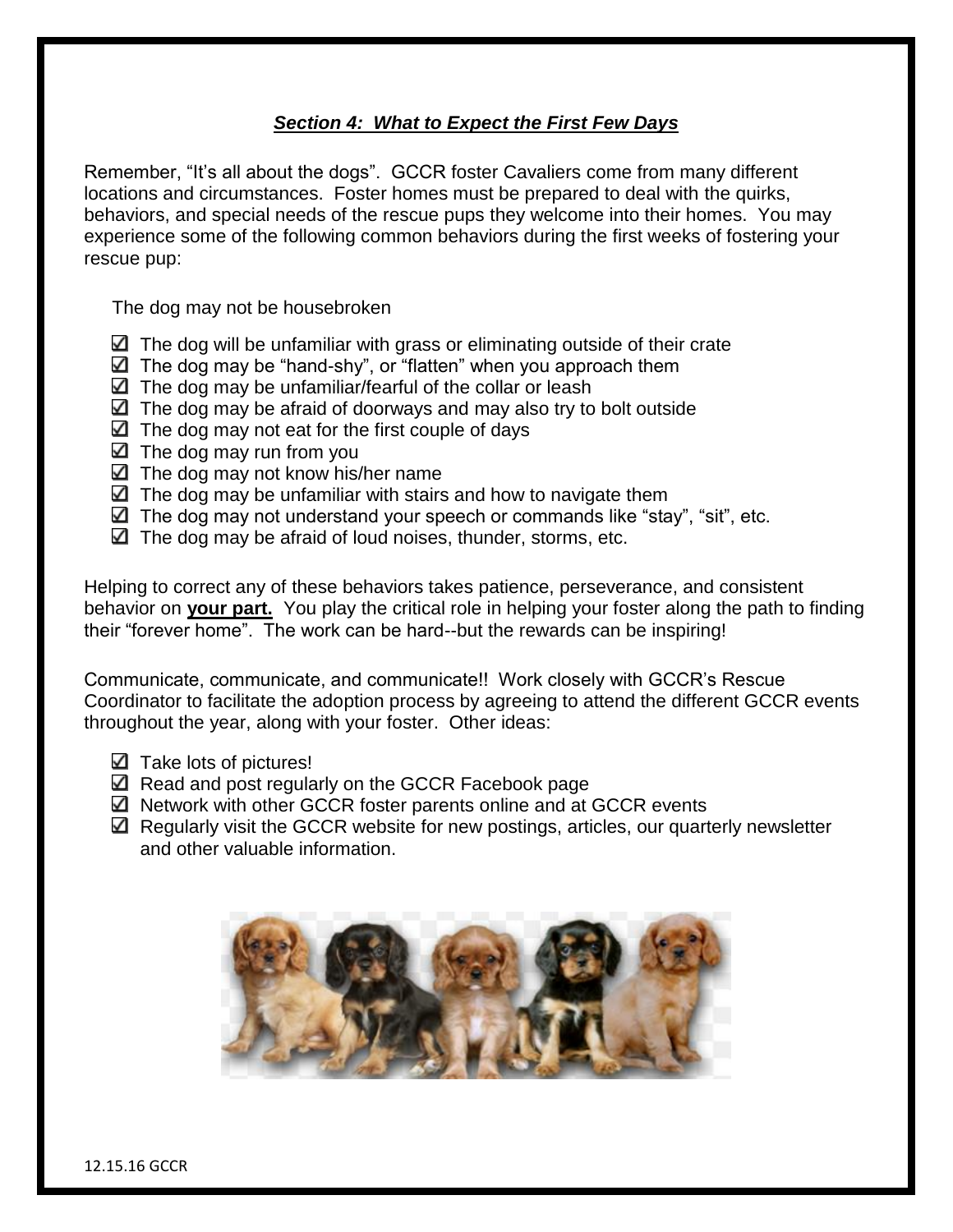#### *Section 5: Coordinating the adoption process with GCCR*

- All fostering and adoption activities are coordinated by GCCR's Rescue Coordinator.
- $\boxtimes$  As time permits, GCCR will post your foster Cavalier(s) on the GCCR website and show current status, including information about the foster home, and the timeline for potential adoption.
- $\Box$  After your foster pup has settled in, please send an update to the GCCR Yahoo Group page. Include information on the pup's arrival and details on how he/she is doing in your home. Please include photos if you can.
- $\Box$  From time to time, you will be asked to bring your foster Cavalier(s) to specific GCCR events to connect with potential adopters. Please make every effort to attend these activities when requested.

Any questions or concerns about your foster can be directed to the GCCR Foster Rescue Coordinator. No question is silly! GCCR is blessed with a multitude of talented, knowledgeable, and committed volunteers. Don't be afraid to ask for help or advice on how to handle a specific challenge with your new GCCR foster.

*Section 6: Check the GCCR website for additional resources!*

### *www.gccavalierrescue.org*